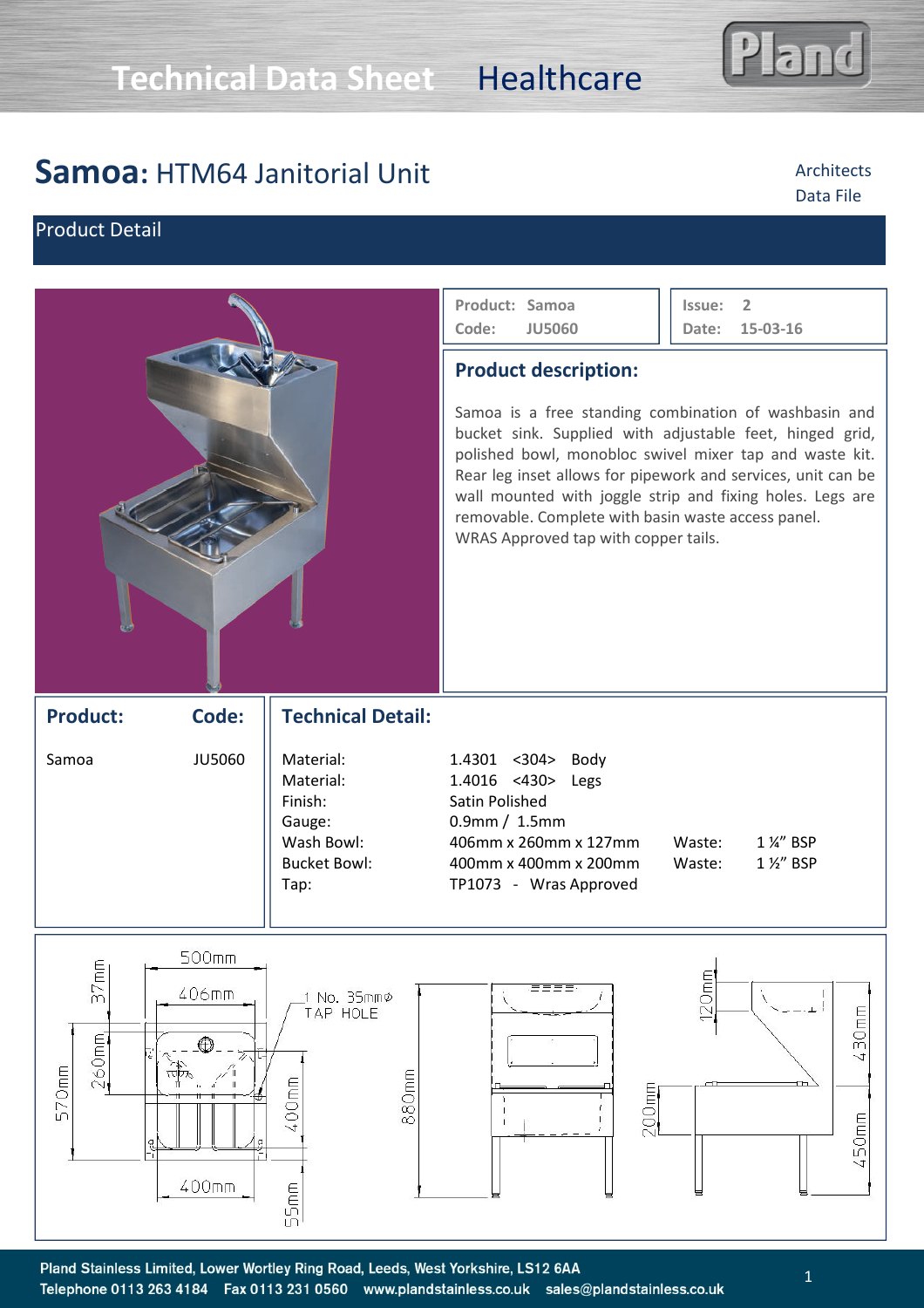

## Care Of Your Product

#### **HANDLING AND FIXING CAUTION**

Take care when handling and fixing this product. Exposed edges of the stainless steel, including tap holes, upstand, overflows and wastes etc. may cause harm if handled without due caution. When using the fixing clips supplied with inset sinks avoid touching the two prongs on the area of the clip that grips the underside of the worktop.

#### **TO THE STOCKIST**

Please store products in a cool, dry area.

Sinks should, where possible be stood on their ends supported by battens with the bowl uppermost. If sinks are nested with bowls inside one another, place some dry cushioning material between them to protect the surfaces.

#### **TO THE INSTALLER**

**DO** handle with care to avoid scuffs and scratches during installation.

**DO** check that edges of sinks are dead level so that water will flow off the draining board.

**DO NOT** over-tighten plumbing or other mechanical fixtures.

**DO NOT** remove the plastic protective film applied to certain products until all installation work has been completed.

**DO NOT** stand/kneel on the drainer of sinks.

**DO NOT** drop mortar, plaster or similar substances onto the stainless steel.

#### **TO THE USER**

Stainless steel will give you a lifetime of trouble free use as long as you follow a few simple rules. If it appears to mark, don't worry, it is usually not the steel, but something deposited on it, which has caused the apparent stain.

**DO** - wash the product before use.

**DO** - clean the product regularly, using JIF, Goddard's, or similar recommended cleaners. Follow the manufacturer's instructions carefully. Always rinse well with clean water and dry the surface with a soft cloth.

**DO** - use nylon or bristle brushes, not metal scrapers or wire brushes to loosen stubborn stains.

Never use wire wool pads, as they can scratch the steel.

**DO** - take care when handling sharp objects as they can scratch the surface of the steel. Any scratches will blend together over a period of time and become less noticeable with age. There is no detriment to the corrosion resistance or general performance of the material.

**DO NOT** - allow undiluted bleach to remain in contact with stainless steel (remember dishwasher powders, sterilising agents and similar products all contain chlorides). Black pit marks can result and permanent damage can be caused. Dilute to manufacturer's instructions and always rinse with clean water.

**DO NOT** - soak clothes in bleach solutions for long periods. Always rinse bowl with clean water after use.

**DO NOT** - leave such substances as Mortar, Grouting cement, soldering flux, photographic developing fluids, silver dip, denture liquids or food acids on the surface of the steel. Clean immediately and rinse well with clean water.

**DO NOT** - allow corrosive foodstuffs, such as fruit juices, damp salt, vinegar, mustards, pickles and mayonnaise to remain on the surface of the steel for long periods. Wash and rinse away.

**DO NOT** - let hard water cause a build-up of lime or chalk deposits which can sometimes be seen as a greyish film. Clean regularly with recommended cleaners to avoid this problem and always wipe dry with a soft cloth.

**DO NOT** - worry if the steel appears to rust. Usually it's deposits of wire wool scouring pads, plumbers swarf, particles from rusting storage tanks or other deposits on the surface which can be cleaned and rinsed away following your usual cleaning procedure. Bases of washing up bowls can harbour such deposits – check regularly.

**DO NOT** - use coarse grit cleaners or wire wool pads when cleaning the steel. They will scratch the surface.

**DO NOT** - leave carbon steel objects such as bottle openers, scissors, whisks and other kitchen objects standing on the surface for long periods, they can rust and leave marks.

#### **DO PLEASE ENJOY YOUR NEW STAINLESS STEEL PRODUCT**